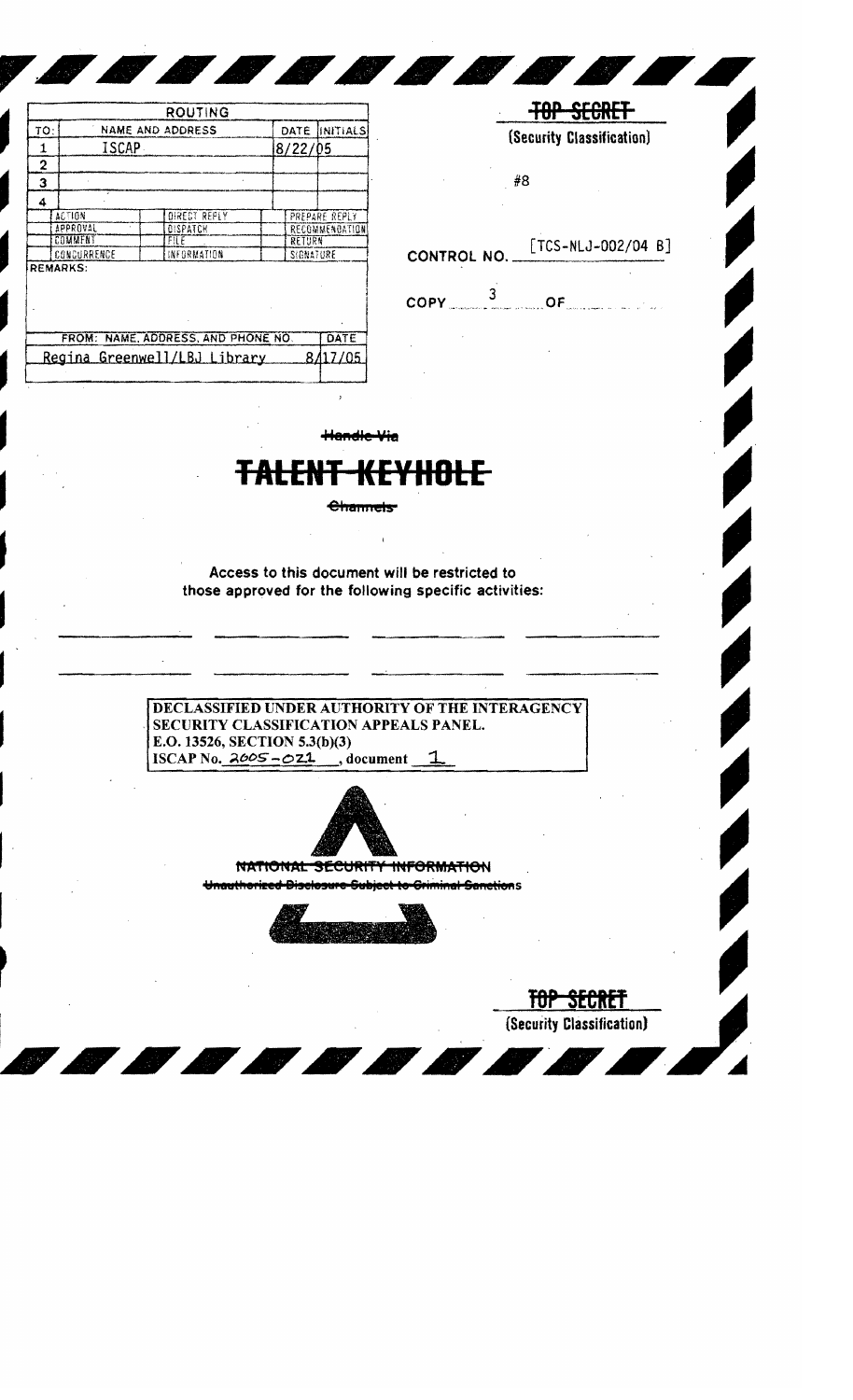**LBJ LEBRARY**<br>Mandatory Review<br>Case # NUJ 04-148 | SOAf Appeal<br>Document #\_<del>6</del>

 $\sum_{i=1}^{n}$ 

1



## The President's Daily Brief

Top Secret 8 April 1967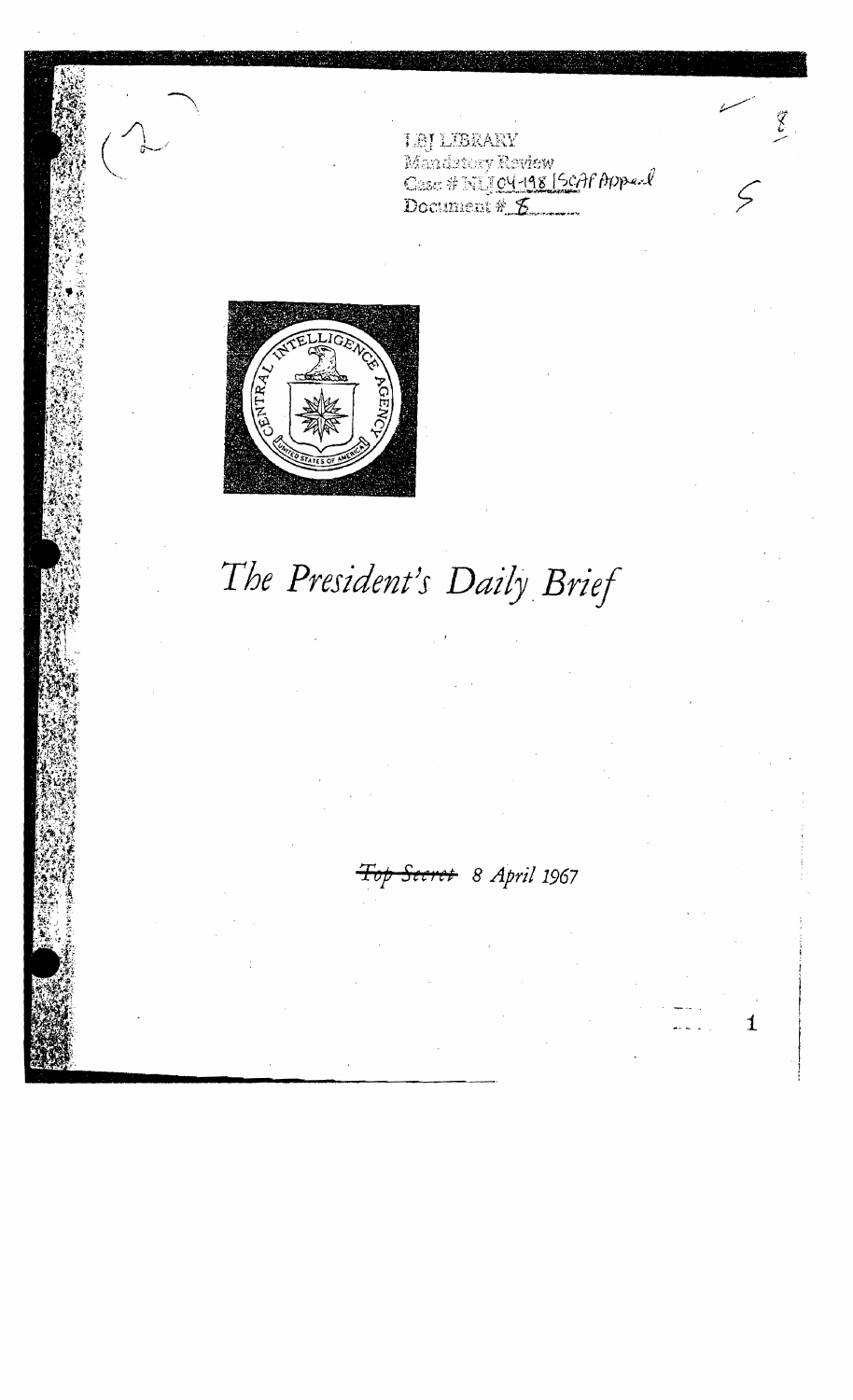DAILY BRIEF<br>8 APRIL 1967

 $\blacksquare$ 

n<br>M

∓⊖∔

<del>SEGRE</del>

<del>∣∕G∤N</del>

ASLENA

**THE PROPERTY OF** 

Portion identified as unresponsive to appeal

TERIAL

ringen og typpe ve døpen et hverte førster.<br>Stor i Stor i Stor i Stor i Stor i Stor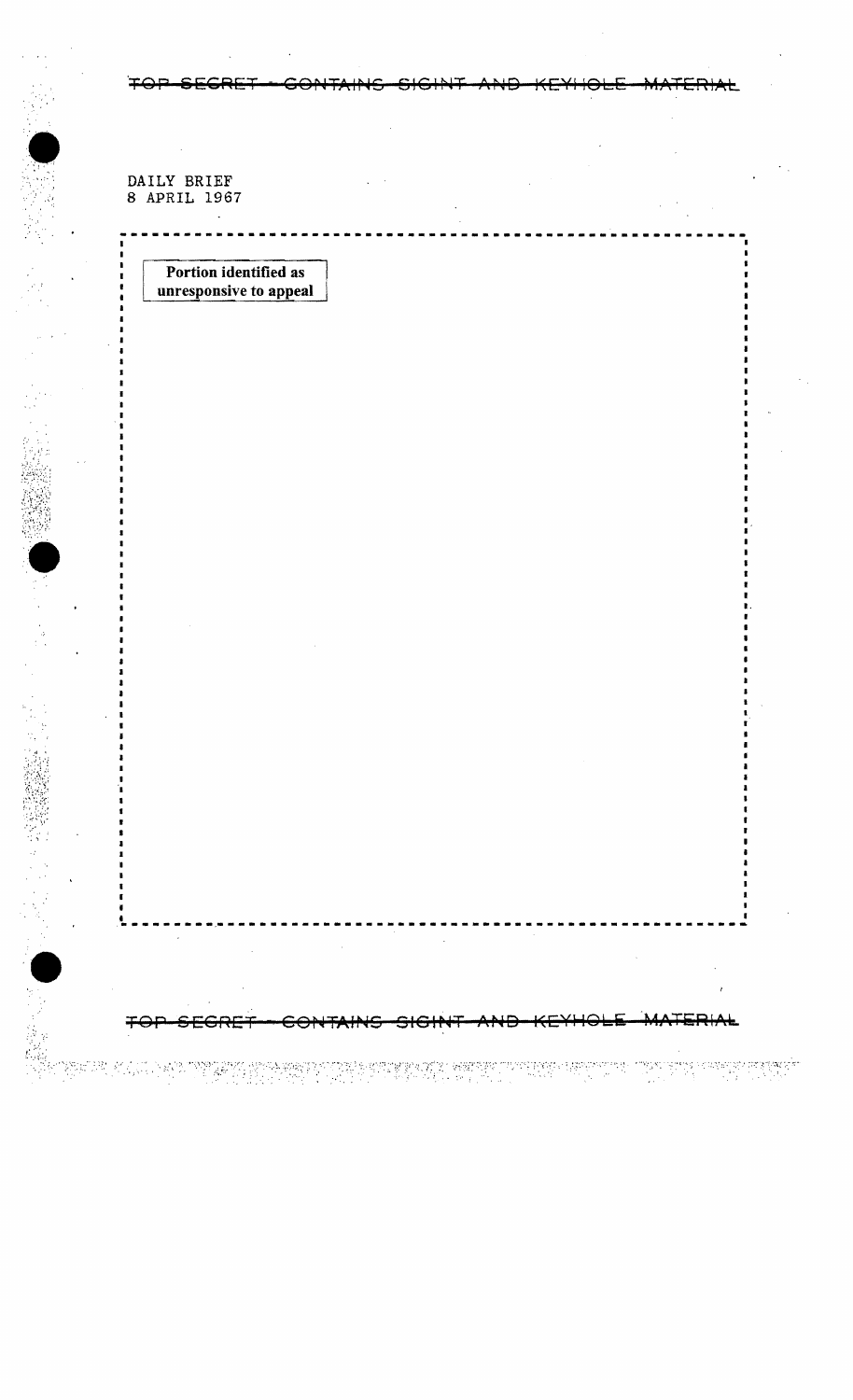**Portion identified as unresponsive to appeal** 

.' "  $\bullet$  .

H' "

 $\bullet$ 

......... '.

5. Soviet Union An unusually large number of flights into Tyuratam over the last week suggests that the Soviets are preparing a major space launch. It is difficult, however, to be sure about the nature or timing of<br>an event solely from flight activity. We an event solely from flight activity. expect to pick up other indications, such as deployment of space support ships.

**---------------------------------------------------------**

~- .. -----------.--------------------------------------~--~

**\_ •••••• \_\_\_\_\_\_\_\_ ••• \_\_\_\_\_\_\_\_ ••• \_\_\_\_\_\_\_\_\_\_\_\_ .\_. \_\_ ••• \_\_\_\_\_\_\_\_\_I** 

TOP SEGRET - GONTAINS SIGINT AND KEYHOLE MATERIAL

FOP SECRET - CONTAINS SIGINT AND KEYHOLE MATERIAL

**Portion identified as** unresponsive to appeal